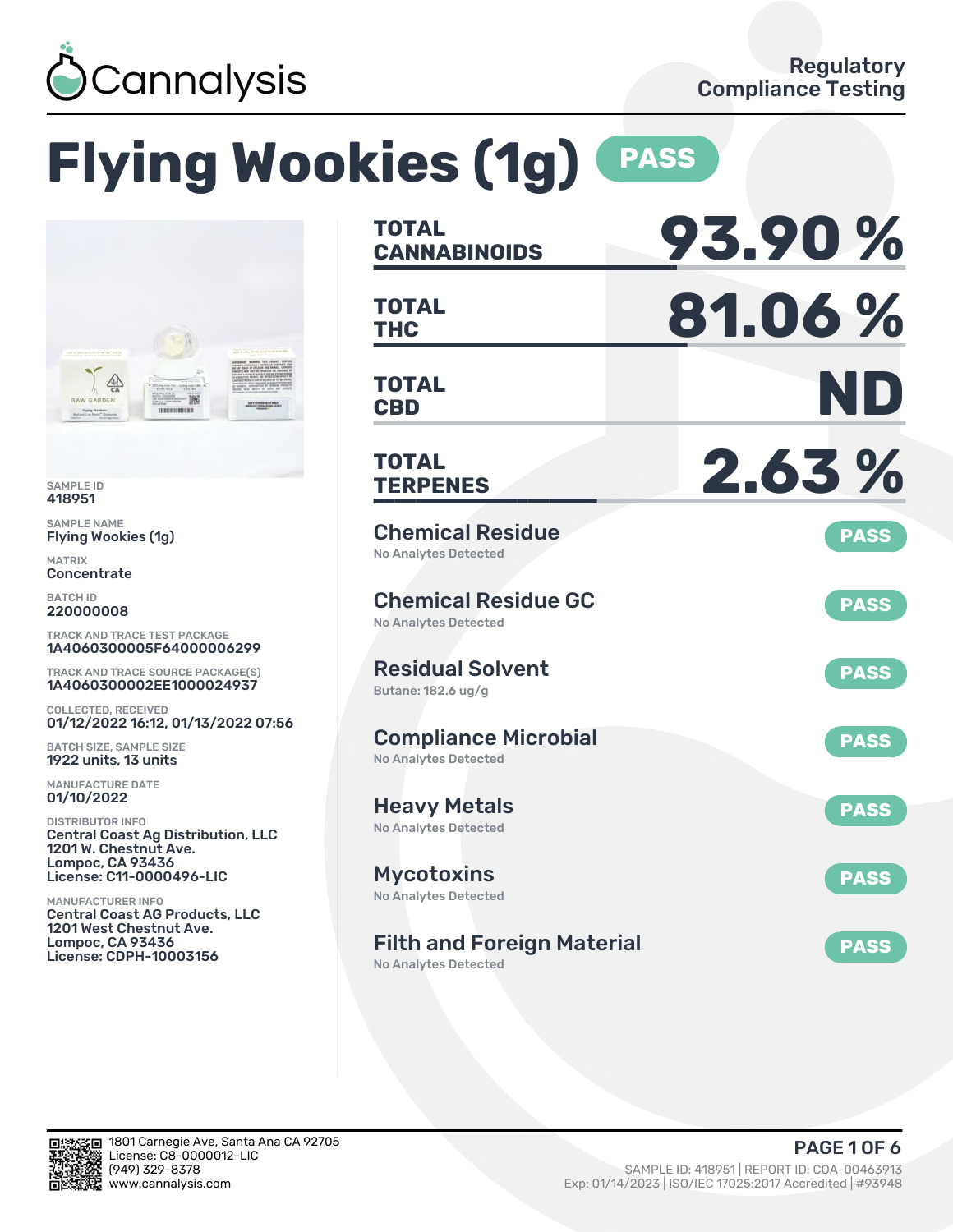

## CANNABINOID ANALYSIS

Total THC,CBD value(s) have been decarboxylated.

| TOTAL THC:          | 810.6 mg/g (81.06 %), 810.6 mg per package |
|---------------------|--------------------------------------------|
| TOTAL CBD:          | ND.                                        |
| TOTAL CANNABINOIDS: | 939.0 mg/g (93.90 %)                       |

UNIT OF MEASUREMENT: Milligrams per Gram(mg/g)

| <b>ANALYTE</b>         | <b>RESULT</b>        | <b>LOD</b> | <b>LLOO</b> | <b>ANALYTE</b>   | <b>RESULT</b> | <b>LOD</b> | <b>LLOO</b> |
|------------------------|----------------------|------------|-------------|------------------|---------------|------------|-------------|
| THCa                   | 924.3 mg/g (92.43 %) | 0.5000     | 1.0000      | CBDa             | <b>ND</b>     | 0.5000     | 1.0000      |
| D9THC                  | <b>ND</b>            | 0.5000     | 1.0000      | CBD              | <b>ND</b>     | 0.5000     | 1.0000      |
| D8THC                  | <b>ND</b>            | 0.5000     | 1.0000      | CBD <sub>v</sub> | <b>ND</b>     | 0.5000     | 1.0000      |
| <b>CBN</b>             | <b>ND</b>            | 0.5000     | 1.0000      | CBCa             | <b>ND</b>     | 0.5000     | 1.0000      |
| THCva                  | 14.75 mg/g (1.475 %) | 0.5000     | 1.0000      | CBC              | <b>ND</b>     | 0.5000     | 1.0000      |
| <b>THC<sub>v</sub></b> | <b>ND</b>            | 0.5000     | 1.0000      | CBGa             | <b>ND</b>     | 0.5000     | 1.0000      |
| ExoTHC                 | <b>ND</b>            | 0.5000     | 1.0000      | <b>CBG</b>       | <b>ND</b>     | 0.5000     | 1.0000      |
| <b>CBL</b>             | <b>ND</b>            | 0.5000     | 1.0000      |                  |               |            |             |

#### ADDITIONAL INFORMATION

| Method:              | SOP-TECH-001 | Sample Prepped: 01/13/2022 14:31  | Sample Approved: 01/14/2022 12:19  |  |
|----------------------|--------------|-----------------------------------|------------------------------------|--|
| Instrument: UPLC-DAD |              | Sample Analyzed: 01/13/2022 15:13 | Prep-Analytical Batch: 34927-28825 |  |



#### TOTAL TERPENES: 26.31 mg/g (2.631 %)

| UNIT OF MEASUREMENT: | Milligrams per Gram(mg/g) |
|----------------------|---------------------------|
|----------------------|---------------------------|

| <b>ANALYTE</b>          | <b>RESULT</b>                                                                                                                             | <b>LOD</b> | <b>LLOQ</b> | <b>ANALYTE</b>      | <b>RESULT</b>                                      | <b>LOD</b> | <b>LLOQ</b> |
|-------------------------|-------------------------------------------------------------------------------------------------------------------------------------------|------------|-------------|---------------------|----------------------------------------------------|------------|-------------|
| 3-Carene                | <b>ND</b>                                                                                                                                 | 1.000      | 2.500       | Alpha bisabolol     | <ll0q< td=""><td>0.1000</td><td>0.500</td></ll0q<> | 0.1000     | 0.500       |
| Alpha cedrene           | ND.                                                                                                                                       | 1.000      | 2.500       | Alpha humulene      | 1.069 mg/g $(0.1069\%)$                            | 0.5000     | 1.000       |
| Alpha pinene            | <lloq< td=""><td>0.1000</td><td>1.000</td><td>Alpha terpinene</td><td><b>ND</b></td><td>0.5000</td><td>1.000</td></lloq<>                 | 0.1000     | 1.000       | Alpha terpinene     | <b>ND</b>                                          | 0.5000     | 1.000       |
| Alpha terpineol         | <lloq< td=""><td>0.3260</td><td>0.6520</td><td>Beta caryophyllene</td><td>2.854 mg/g (0.2854 %)</td><td>0.5000</td><td>1.000</td></lloq<> | 0.3260     | 0.6520      | Beta caryophyllene  | 2.854 mg/g (0.2854 %)                              | 0.5000     | 1.000       |
| Beta myrcene            | 13.27 mg/g (1.327 %)                                                                                                                      | 0.5000     | 1.000       | Beta pinene         | <b>ND</b>                                          | 0.6070     | 1.214       |
| Borneol                 | <b>ND</b>                                                                                                                                 | 1.000      | 2.500       | Camphene            | <b>ND</b>                                          | 0.5000     | 1.000       |
| Camphor                 | <b>ND</b>                                                                                                                                 | 0.1000     | 0.5000      | Caryophyllene oxide | <b>ND</b>                                          | 0.5000     | 2.500       |
| Cedrol                  | <b>ND</b>                                                                                                                                 | 0.5000     | 1.000       | Cis geraniol        | <b>ND</b>                                          | 1.000      | 2.500       |
| Cis nerolidol           | ND.                                                                                                                                       | 2.500      | 5.000       | Eucalyptol          | <b>ND</b>                                          | 0.1000     | 0.500       |
| Fenchol                 | 1.048 mg/g $(0.1048\%)$                                                                                                                   | 0.5000     | 1.000       | Fenchone            | <b>ND</b>                                          | 0.1000     | 0.500       |
| Gamma terpinene         | <b>ND</b>                                                                                                                                 | 0.1000     | 0.5000      | Gamma terpineol     | <b>ND</b>                                          | 0.2090     | 0.523       |
| Geranyl acetate         | <b>ND</b>                                                                                                                                 | 0.1000     | 0.5000      | Guaiol              | <b>ND</b>                                          | 2.500      | 5.000       |
| Isoborneol              | <b>ND</b>                                                                                                                                 | 0.5000     | 1.000       | Isopulegol          | <b>ND</b>                                          | 2.500      | 5.000       |
| Limonene                | 2.742 mg/g (0.2742 %)                                                                                                                     | 0.5000     | 2.500       | Linalool            | <lloq< td=""><td>0.5000</td><td>1.000</td></lloq<> | 0.5000     | 1.000       |
| Menthol                 | <b>ND</b>                                                                                                                                 | 1.000      | 2.500       | Ocimene 1           | <b>ND</b>                                          | 0.1550     | 0.310       |
| Ocimene 2               | 4.715 mg/g (0.4715 %)                                                                                                                     | 0.3450     | 1.725       | P-cymene            | <b>ND</b>                                          | 0.5230     | 1.045       |
| P-mentha-1,5-diene ND   |                                                                                                                                           | 0.5000     | 1.000       | Pulegone            | <b>ND</b>                                          | 0.1000     | 0.500       |
| Sabinene                | <b>ND</b>                                                                                                                                 | 0.5000     | 1.000       | Terpinolene         | $0.6155$ mg/g $(0.0616%)$                          | 0.1000     | 0.500       |
| Trans beta farnesene ND |                                                                                                                                           | 2.500      | 5.000       | Trans geraniol      | <b>ND</b>                                          | 0.5000     | 2.500       |
| Trans nerolidol         | <b>ND</b>                                                                                                                                 | 0.5000     | 2.500       | Valencene           | <b>ND</b>                                          | 0.5000     | 1.000       |

| ANALYIE                 | RESULI                                                                                                                                                 | LUD    | LLUU   | ANALYIE             | RESULT                                              | LUU    | LLUU   |
|-------------------------|--------------------------------------------------------------------------------------------------------------------------------------------------------|--------|--------|---------------------|-----------------------------------------------------|--------|--------|
| 3-Carene                | <b>ND</b>                                                                                                                                              | 1.000  | 2.500  | Alpha bisabolol     | <ll0q< td=""><td>0.1000</td><td>0.5000</td></ll0q<> | 0.1000 | 0.5000 |
| Alpha cedrene           | ND                                                                                                                                                     | 1.000  | 2.500  | Alpha humulene      | 1.069 mg/g $(0.1069\%)$                             | 0.5000 | 1.000  |
| Alpha pinene            | <lloq< td=""><td>0.1000</td><td>1.000</td><td>Alpha terpinene</td><td><b>ND</b></td><td>0.5000</td><td>1.000</td></lloq<>                              | 0.1000 | 1.000  | Alpha terpinene     | <b>ND</b>                                           | 0.5000 | 1.000  |
| Alpha terpineol         | <ll0q< td=""><td>0.3260</td><td>0.6520</td><td>Beta caryophyllene</td><td>2.854 mg/g <math>(0.2854\%)</math></td><td>0.5000</td><td>1.000</td></ll0q<> | 0.3260 | 0.6520 | Beta caryophyllene  | 2.854 mg/g $(0.2854\%)$                             | 0.5000 | 1.000  |
| Beta myrcene            | 13.27 mg/g (1.327 %)                                                                                                                                   | 0.5000 | 1.000  | Beta pinene         | <b>ND</b>                                           | 0.6070 | 1.214  |
| Borneol                 | <b>ND</b>                                                                                                                                              | 1.000  | 2.500  | Camphene            | <b>ND</b>                                           | 0.5000 | 1.000  |
| Camphor                 | <b>ND</b>                                                                                                                                              | 0.1000 | 0.5000 | Caryophyllene oxide | <b>ND</b>                                           | 0.5000 | 2.500  |
| Cedrol                  | ND                                                                                                                                                     | 0.5000 | 1.000  | Cis geraniol        | <b>ND</b>                                           | 1.000  | 2.500  |
| Cis nerolidol           | <b>ND</b>                                                                                                                                              | 2.500  | 5.000  | Eucalyptol          | <b>ND</b>                                           | 0.1000 | 0.5000 |
| Fenchol                 | 1.048 mg/g $(0.1048\%)$                                                                                                                                | 0.5000 | 1.000  | Fenchone            | <b>ND</b>                                           | 0.1000 | 0.5000 |
| Gamma terpinene         | ND.                                                                                                                                                    | 0.1000 | 0.5000 | Gamma terpineol     | <b>ND</b>                                           | 0.2090 | 0.5230 |
| Geranyl acetate         | ND.                                                                                                                                                    | 0.1000 | 0.5000 | Guaiol              | <b>ND</b>                                           | 2.500  | 5.000  |
| Isoborneol              | ND                                                                                                                                                     | 0.5000 | 1.000  | Isopulegol          | <b>ND</b>                                           | 2.500  | 5.000  |
| Limonene                | 2.742 mg/g $(0.2742 \%)$                                                                                                                               | 0.5000 | 2.500  | Linalool            | <ll0q< td=""><td>0.5000</td><td>1.000</td></ll0q<>  | 0.5000 | 1.000  |
| Menthol                 | ND.                                                                                                                                                    | 1.000  | 2.500  | Ocimene 1           | <b>ND</b>                                           | 0.1550 | 0.3100 |
| Ocimene 2               | 4.715 mg/g (0.4715 %)                                                                                                                                  | 0.3450 | 1.725  | P-cymene            | <b>ND</b>                                           | 0.5230 | 1.045  |
| P-mentha-1,5-diene ND   |                                                                                                                                                        | 0.5000 | 1.000  | Pulegone            | <b>ND</b>                                           | 0.1000 | 0.5000 |
| Sabinene                | <b>ND</b>                                                                                                                                              | 0.5000 | 1.000  | Terpinolene         | $0.6155$ mg/g $(0.0616%)$                           | 0.1000 | 0.5000 |
| Trans beta farnesene ND |                                                                                                                                                        | 2.500  | 5.000  | Trans geraniol      | <b>ND</b>                                           | 0.5000 | 2.500  |
| Trans nerolidol         | ND                                                                                                                                                     | 0.5000 | 2.500  | Valencene           | <b>ND</b>                                           | 0.5000 | 1.000  |



PAGE 2 OF 6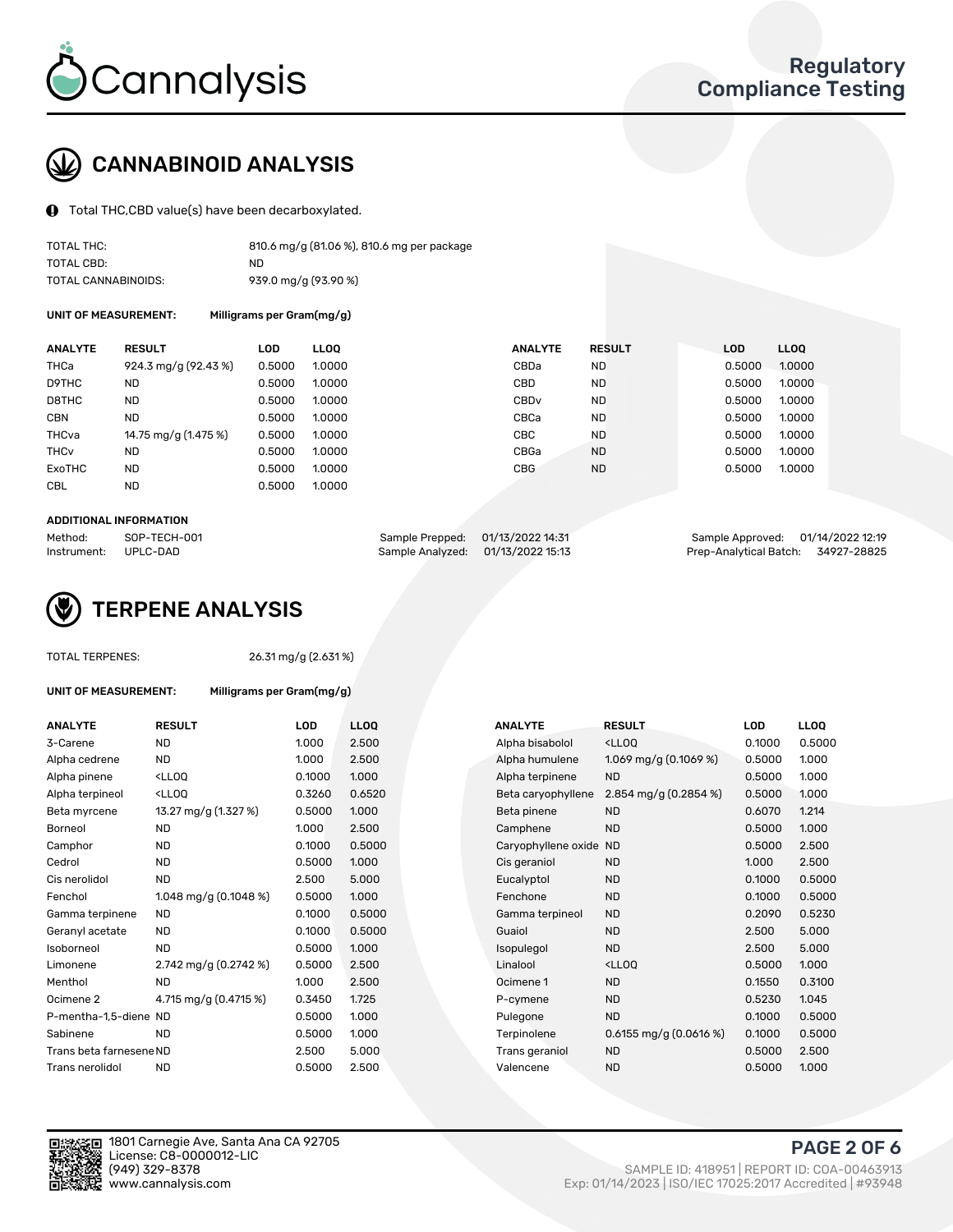

### Regulatory Compliance Testing

#### ADDITIONAL INFORMATION

Method: SOP-TECH-027 Sample Prepped: 01/13/2022 11:30 Sample Approved: 01/14/2022 15:19 Prep-Analytical Batch: 34918-28813



CHEMICAL RESIDUE ANALYSIS PASS

UNIT OF MEASUREMENT: Micrograms per Gram(ug/g)

| <b>ANALYTE</b>    | <b>RESULT</b> | LOD    | LL <sub>OO</sub> | <b>ACTION LEVEL</b> |      | <b>ANALYTE</b>      | <b>RESULT</b> | LOD    | <b>LLOQ</b> | <b>ACTION LEVEL</b> |      |
|-------------------|---------------|--------|------------------|---------------------|------|---------------------|---------------|--------|-------------|---------------------|------|
| Abamectin         | <b>ND</b>     | 0.0200 | 0.0400           | 0.1000              | Pass | Acephate            | <b>ND</b>     | 0.0200 | 0.0400      | 0.1000              | Pass |
| Acequinocyl       | <b>ND</b>     | 0.0200 | 0.0400           | 0.1000              | Pass | Acetamiprid         | <b>ND</b>     | 0.0200 | 0.0400      | 0.1000              | Pass |
| Aldicarb          | <b>ND</b>     | 0.0200 | 0.0400           | 0.0                 | Pass | Azoxystrobin        | <b>ND</b>     | 0.0200 | 0.0400      | 0.1000              | Pass |
| Bifenazate        | <b>ND</b>     | 0.0200 | 0.0400           | 0.1000              | Pass | <b>Bifenthrin</b>   | <b>ND</b>     | 0.0200 | 0.0400      | 3.000               | Pass |
| <b>Boscalid</b>   | <b>ND</b>     | 0.0200 | 0.0400           | 0.1000              | Pass | Carbaryl            | <b>ND</b>     | 0.0200 | 0.0400      | 0.5000              | Pass |
| Carbofuran        | <b>ND</b>     | 0.0200 | 0.0400           | 0.0                 | Pass | Chlorantraniliprole | <b>ND</b>     | 0.0200 | 0.0400      | 10.00               | Pass |
| Clofentezine      | <b>ND</b>     | 0.0200 | 0.0400           | 0.1000              | Pass | Coumaphos           | <b>ND</b>     | 0.0200 | 0.0400      | 0.0                 | Pass |
| Cyfluthrin        | <b>ND</b>     | 0.4000 | 1.000            | 2.000               | Pass | Cypermethrin        | <b>ND</b>     | 0.4000 | 1.000       | 1.000               | Pass |
| Daminozide        | <b>ND</b>     | 0.0200 | 0.0400           | 0.0                 | Pass | Diazinon            | <b>ND</b>     | 0.0200 | 0.0400      | 0.1000              | Pass |
| <b>Dichlorvos</b> | <b>ND</b>     | 0.0200 | 0.0400           | 0.0                 | Pass | Dimethoate          | <b>ND</b>     | 0.0200 | 0.0400      | 0.0                 | Pass |
| Dimethomorph      | <b>ND</b>     | 0.0200 | 0.0400           | 2.000               | Pass | <b>Ethoprophos</b>  | <b>ND</b>     | 0.0200 | 0.0400      | 0.0                 | Pass |
| Etofenprox        | <b>ND</b>     | 0.0200 | 0.0400           | 0.0                 | Pass | Etoxazole           | <b>ND</b>     | 0.0200 | 0.0400      | 0.1000              | Pass |
| Fenhexamid        | <b>ND</b>     | 0.0200 | 0.0400           | 0.1000              | Pass | Fenoxycarb          | <b>ND</b>     | 0.0200 | 0.0400      | 0.0                 | Pass |
| Fenpyroximate     | <b>ND</b>     | 0.0200 | 0.0400           | 0.1000              | Pass | Fipronil            | <b>ND</b>     | 0.0400 | 0.1000      | 0.0                 | Pass |
| Flonicamid        | <b>ND</b>     | 0.0200 | 0.0400           | 0.1000              | Pass | Fludioxonil         | <b>ND</b>     | 0.0200 | 0.0400      | 0.1000              | Pass |
| Hexythiazox       | <b>ND</b>     | 0.0200 | 0.0400           | 0.1000              | Pass | Imazalil            | <b>ND</b>     | 0.0200 | 0.0400      | 0.0                 | Pass |
| Imidacloprid      | <b>ND</b>     | 0.0200 | 0.0400           | 5.000               | Pass | Kresoxim methyl     | <b>ND</b>     | 0.0200 | 0.0400      | 0.1000              | Pass |
| Malathion         | <b>ND</b>     | 0.0200 | 0.0400           | 0.5000              | Pass | Metalaxyl           | <b>ND</b>     | 0.0200 | 0.0400      | 2.000               | Pass |
| Methiocarb        | <b>ND</b>     | 0.0200 | 0.0400           | 0.0                 | Pass | Methomyl            | <b>ND</b>     | 0.0200 | 0.0400      | 1.000               | Pass |
| Mevinphos         | <b>ND</b>     | 0.0200 | 0.0400           | 0.0                 | Pass | Myclobutanil        | <b>ND</b>     | 0.0200 | 0.0400      | 0.1000              | Pass |
| Naled             | <b>ND</b>     | 0.0200 | 0.0400           | 0.1000              | Pass | Oxamyl              | <b>ND</b>     | 0.0200 | 0.0400      | 0.5000              | Pass |
| Paclobutrazol     | <b>ND</b>     | 0.0200 | 0.0400           | 0.0                 | Pass | Permethrins         | <b>ND</b>     | 0.0400 | 0.1000      | 0.5000              | Pass |
| Phosmet           | <b>ND</b>     | 0.0200 | 0.0400           | 0.1000              | Pass | Piperonyl butoxide  | <b>ND</b>     | 0.0200 | 0.0400      | 3.000               | Pass |
| Prallethrin       | <b>ND</b>     | 0.0200 | 0.0400           | 0.1000              | Pass | Propiconazole       | <b>ND</b>     | 0.0200 | 0.0400      | 0.1000              | Pass |
| Propoxur          | <b>ND</b>     | 0.0200 | 0.0400           | 0.0                 | Pass | Pyrethrins          | <b>ND</b>     | 0.0200 | 0.0400      | 0.5000              | Pass |
| Pyridaben         | <b>ND</b>     | 0.0200 | 0.0400           | 0.1000              | Pass | Spinetoram          | <b>ND</b>     | 0.0200 | 0.0400      | 0.1000              | Pass |
| Spinosad          | <b>ND</b>     | 0.0300 | 0.0700           | 0.1000              | Pass | Spiromesifen        | <b>ND</b>     | 0.0200 | 0.0400      | 0.1000              | Pass |
| Spirotetramat     | <b>ND</b>     | 0.0200 | 0.0400           | 0.1000              | Pass | Spiroxamine         | <b>ND</b>     | 0.0200 | 0.0400      | 0.0                 | Pass |
| Tebuconazole      | <b>ND</b>     | 0.0200 | 0.0400           | 0.1000              | Pass | Thiacloprid         | <b>ND</b>     | 0.0200 | 0.0400      | 0.0                 | Pass |
| Thiamethoxam      | <b>ND</b>     | 0.0200 | 0.0400           | 5.000               | Pass | Trifloxystrobin     | <b>ND</b>     | 0.0200 | 0.0400      | 0.1000              | Pass |

### ADDITIONAL INFORMATION

Method: SOP-TECH-002 Sample Prepped: 01/13/2022 11:46 Sample Approved: 01/14/2022 13:12 Prep-Analytical Batch: 34920-28818

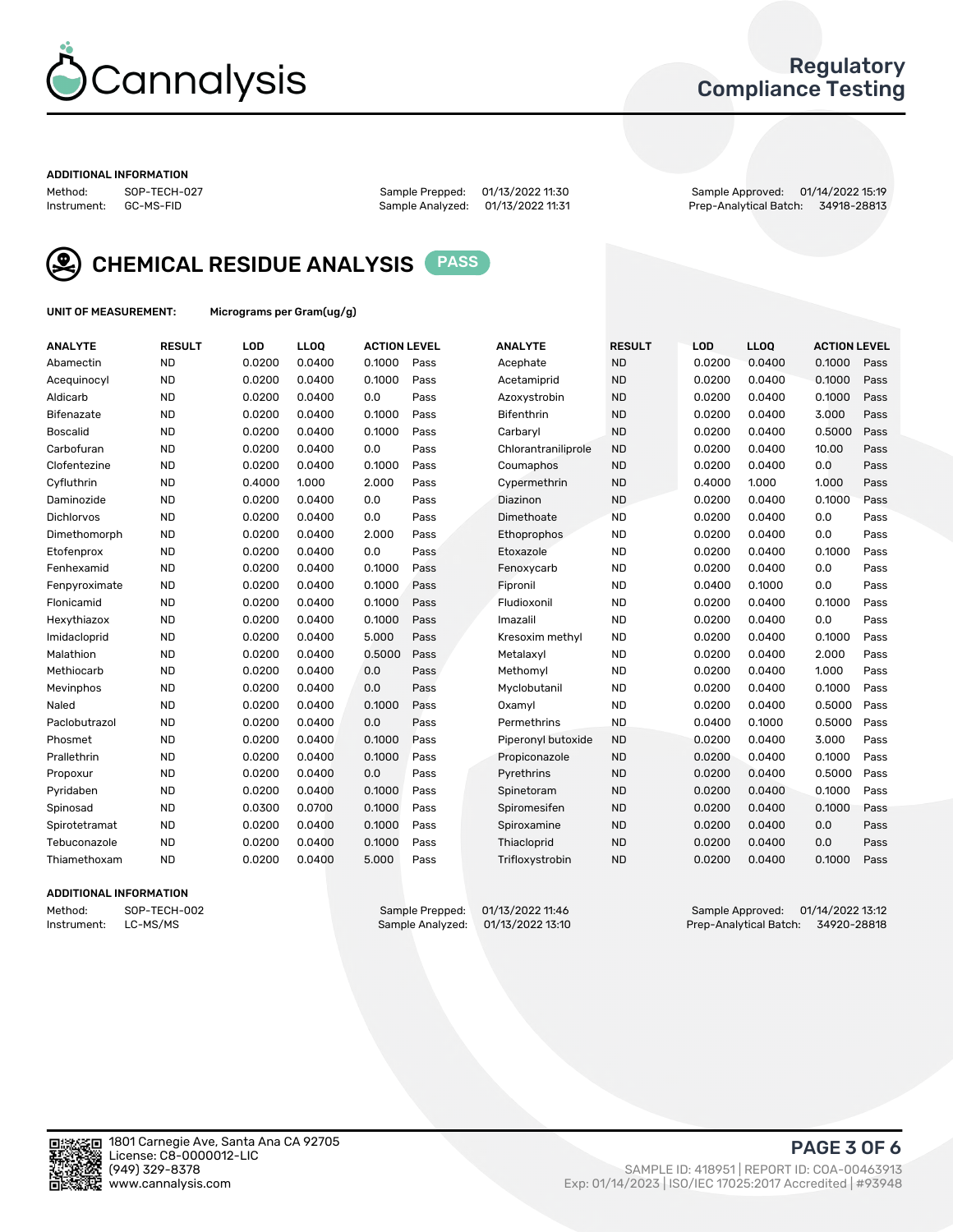

### CHEMICAL RESIDUE GC ANALYSIS PASS

| UNIT OF MEASUREMENT: | Micrograms per G |
|----------------------|------------------|
|                      |                  |

ram(ug/g)

| <b>ANALYTE</b>         | <b>RESULT</b> | LOD    | <b>LLOO</b> | <b>ACTION LEVEL</b> |                  | <b>ANALYTE</b>   | <b>RESULT</b> | LOD              | <b>LLOO</b>            | <b>ACTION LEVEL</b> |      |
|------------------------|---------------|--------|-------------|---------------------|------------------|------------------|---------------|------------------|------------------------|---------------------|------|
| Captan                 | <b>ND</b>     | 0.1000 | 0.2000      | 0.7000              | Pass             | Chlordane        | <b>ND</b>     | 0.0109           | 0.0136                 | 0.0                 | Pass |
| Methyl parathion       | <b>ND</b>     | 0.0400 | 0.1000      | 0.0                 | Pass             | <b>PCNB</b>      | <b>ND</b>     | 0.0200           | 0.0400                 | 0.1000              | Pass |
| Chlorfenapyr           | <b>ND</b>     | 0.0800 | 0.1000      | 0.0                 | Pass             | Chlorpyrifos     | <b>ND</b>     | 0.0800           | 0.1000                 | 0.0                 | Pass |
|                        |               |        |             |                     |                  |                  |               |                  |                        |                     |      |
| ADDITIONAL INFORMATION |               |        |             |                     |                  |                  |               |                  |                        |                     |      |
| Method:                | SOP-TECH-010  |        |             |                     | Sample Prepped:  | 01/13/2022 11:46 |               | Sample Approved: |                        | 01/14/2022 15:29    |      |
| Instrument:            | GC-MS/MS      |        |             |                     | Sample Analyzed: | 01/13/2022 13:11 |               |                  | Prep-Analytical Batch: | 34921-28819         |      |
|                        |               |        |             |                     |                  |                  |               |                  |                        |                     |      |

### RESIDUAL SOLVENT ANALYSIS PASS

UNIT OF MEASUREMENT: Micrograms per Gram(ug/g)

| <b>ANALYTE</b>       | <b>RESULT</b> | LOD    | <b>LLOO</b> | <b>ACTION LEVEL</b> |      | <b>ANALYTE</b>           | <b>RESULT</b>        | LOD    | LLOO  | <b>ACTION LEVEL</b> |      |
|----------------------|---------------|--------|-------------|---------------------|------|--------------------------|----------------------|--------|-------|---------------------|------|
| Acetone              | <b>ND</b>     | 50.00  | 100.0       | 5000                | Pass | Acetonitrile             | <b>ND</b>            | 50.00  | 100.0 | 410.0               | Pass |
| Benzene              | <b>ND</b>     | 0.5000 | 1.000       | 1.000               | Pass | <b>Butane</b>            | $182.6 \text{ uq/q}$ | 50.00  | 100.0 | 5000                | Pass |
| Chloroform           | <b>ND</b>     | 0.5000 | 1.000       | 1.000               | Pass | Ethanol                  | <b>ND</b>            | 50.00  | 100.0 | 5000                | Pass |
| <b>Ethyl Acetate</b> | <b>ND</b>     | 50.00  | 100.0       | 5000                | Pass | <b>Ethyl Ether</b>       | <b>ND</b>            | 50.00  | 100.0 | 5000                | Pass |
| Ethylene oxide       | <b>ND</b>     | 0.5000 | 1.000       | 1.000               | Pass | Heptane                  | <b>ND</b>            | 50.00  | 100.0 | 5000                | Pass |
| Hexane               | <b>ND</b>     | 50.00  | 100.0       | 290.0               | Pass | <b>Isopropyl Alcohol</b> | <b>ND</b>            | 50.00  | 100.0 | 5000                | Pass |
| Methanol             | <b>ND</b>     | 50.00  | 100.0       | 3000                | Pass | Methylene chloride       | <b>ND</b>            | 0.5000 | 1.000 | 1.000               | Pass |
| Pentane              | <b>ND</b>     | 50.00  | 100.0       | 5000                | Pass | Propane                  | <b>ND</b>            | 50.00  | 200.0 | 5000                | Pass |
| Toluene              | <b>ND</b>     | 50.00  | 100.0       | 890.0               | Pass | Xvlenes                  | <b>ND</b>            | 50.08  | 100.0 | 2170                | Pass |
| Trichloroethylene    | <b>ND</b>     | 0.5000 | 1.000       | 1.000               | Pass | 1.2-Dichloroethane       | <b>ND</b>            | 0.5000 | 1.000 | 1.000               | Pass |

### ADDITIONAL INFORMATION

Method: SOP-TECH-021 Sample Prepped: 01/13/2022 14:32 Sample Approved: 01/14/2022 15:35<br>Sample Analyzed: 01/13/2022 14:32 Prep-Analytical Batch: 34924-28822 Prep-Analytical Batch: 34924-28822



UNIT OF MEASUREMENT: Cycle Threshold (Ct)

| <b>ANALYTE</b>                        | <b>RESULT</b>          | LOD   | <b>LLOO</b>      |                  | <b>ACTION LEVEL</b> | <b>ANALYTE</b> | <b>RESULT</b>          | LOD              | <b>LLOO</b>      |     | <b>ACTION LEVEL</b> |
|---------------------------------------|------------------------|-------|------------------|------------------|---------------------|----------------|------------------------|------------------|------------------|-----|---------------------|
| A.fumigatus                           | <b>ND</b>              | 33.00 | 0.0              | 0.0              | Pass                | A. flavus      | <b>ND</b>              | 33.00            | 0.0              | 0.0 | Pass                |
| A. niger                              | <b>ND</b>              | 33.00 | 0.0              | 0.0              | Pass                | A. terreus     | <b>ND</b>              | 33.00            | 0.0              | 0.0 | Pass                |
| <b>STEC</b>                           | <b>ND</b>              | 33.00 | 0.0              | 0.0              | Pass                | Salmonella spp | <b>ND</b>              | 33.00            | 0.0              | 0.0 | Pass                |
|                                       | ADDITIONAL INFORMATION |       |                  |                  |                     |                |                        |                  |                  |     |                     |
| SOP-TECH-016, SOP-TECH-022<br>Method: |                        |       |                  | Sample Prepped:  | 01/14/2022 09:16    |                |                        | Sample Approved: | 01/14/2022 14:18 |     |                     |
| aPCR<br>Instrument:                   |                        |       | Sample Analyzed: | 01/14/2022 09:18 |                     |                | Prep-Analytical Batch: |                  | 34930-28833      |     |                     |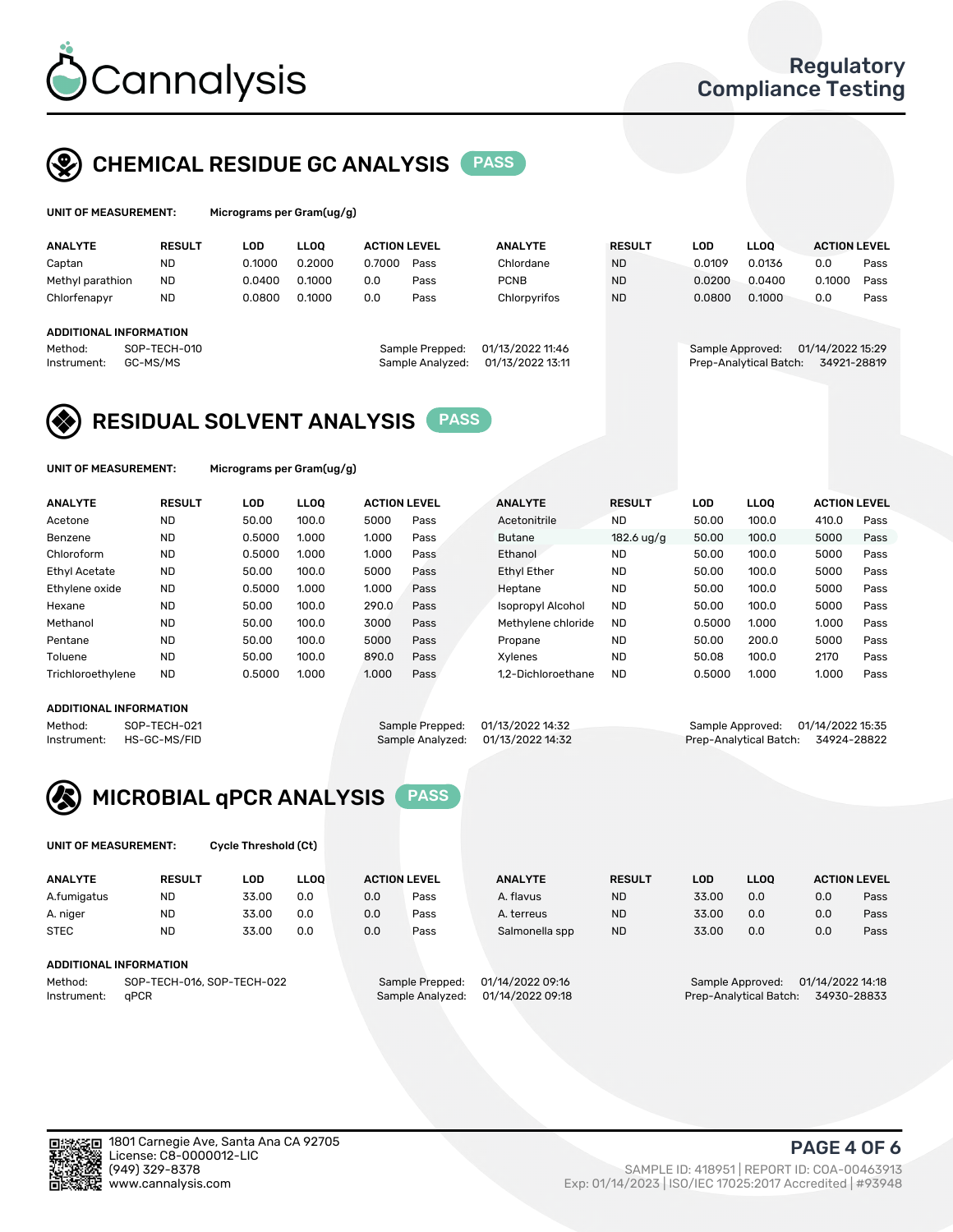



| UNIT OF MEASUREMENT:   |                                                         | Micrograms per Gram(ug/g) |             |                                     |                                      |               |            |                                            |                                 |
|------------------------|---------------------------------------------------------|---------------------------|-------------|-------------------------------------|--------------------------------------|---------------|------------|--------------------------------------------|---------------------------------|
| <b>ANALYTE</b>         | <b>RESULT</b>                                           | <b>LOD</b>                | <b>LLOO</b> | <b>ACTION LEVEL</b>                 | <b>ANALYTE</b>                       | <b>RESULT</b> | <b>LOD</b> | LLOO <sup>1</sup>                          | <b>ACTION LEVEL</b>             |
| Arsenic                | <b>ND</b>                                               | 0.0120                    | 0.1000      | 0.2000<br>Pass                      | Cadmium                              | <b>ND</b>     | 0.0072     | 0.0500                                     | 0.2000<br>Pass                  |
| Lead                   | <b>ND</b>                                               | 0.0068                    | 0.0500      | 0.5000<br>Pass                      | Mercury                              | <b>ND</b>     | 0.0060     | 0.0500                                     | 0.1000<br>Pass                  |
| Method:<br>Instrument: | <b>ADDITIONAL INFORMATION</b><br>SOP-TECH-013<br>ICP-MS |                           |             | Sample Prepped:<br>Sample Analyzed: | 01/13/2022 11:44<br>01/13/2022 12:13 |               |            | Sample Approved:<br>Prep-Analytical Batch: | 01/13/2022 20:14<br>34923-28814 |
| (纂)                    | <b>MYCOTOXINS ANALYSIS</b>                              |                           |             |                                     |                                      |               |            |                                            |                                 |
| UNIT OF MEASUREMENT:   |                                                         |                           |             |                                     |                                      |               |            |                                            |                                 |

| <b>ANALYTE</b>         | <b>RESULT</b> | LOD   | <b>LLOO</b> | <b>ACTION LEVEL</b> |      | <b>ANALYTE</b> | <b>RESULT</b> | LOD   | <b>LLOO</b> |       | <b>ACTION LEVEL</b> |
|------------------------|---------------|-------|-------------|---------------------|------|----------------|---------------|-------|-------------|-------|---------------------|
| Aflatoxin B1           | ND            | 1.000 | 2.000       |                     | N/A  | Aflatoxin B2   | <b>ND</b>     | 2.000 | 5.000       |       | N/A                 |
| Aflatoxin G1           | <b>ND</b>     | 2.000 | 5.000       |                     | N/A  | Aflatoxin G2   | <b>ND</b>     | 2.000 | 5.000       |       | N/A                 |
| Total Aflatoxins       | <b>ND</b>     | 10.00 | 14.00       | 20.00               | Pass | Ochratoxin A   | <b>ND</b>     | 1.000 | 2.000       | 20.00 | Pass                |
|                        |               |       |             |                     |      |                |               |       |             |       |                     |
| ADDITIONAL INFORMATION |               |       |             |                     |      |                |               |       |             |       |                     |

Method: SOP-TECH-020 Sample Prepped: 01/13/2022 14:32 Sample Approved: 01/14/2022 12:37 Instrument: LC-MS/MS Sample Analyzed: 01/13/2022 14:33 Prep-Analytical Batch: 34932-28823

#### FILTH & FOREIGN MATERIAL ANALYSIS PASS Q

UNIT OF MEASUREMENT: Filth and Foreign Matter (%, #/3g)

| <b>ANALYTE</b>                                              | <b>RESULT</b> | LOD | <b>LLOO</b> | <b>ACTION LEVEL</b> |                                     | <b>ANALYTE</b>                       | <b>RESULT</b> | LOD                                                                           | LLOO | <b>ACTION LEVEL</b> |      |
|-------------------------------------------------------------|---------------|-----|-------------|---------------------|-------------------------------------|--------------------------------------|---------------|-------------------------------------------------------------------------------|------|---------------------|------|
| IF RH ME                                                    | <b>ND</b>     | 0.0 | 0.0         | 1.000               | Pass                                | <b>IFM</b>                           | <b>ND</b>     | 0.0                                                                           | 0.0  | 25.00               | Pass |
| Mold                                                        | <b>ND</b>     | 0.0 | 0.0         | 25.00               | Pass                                | <b>SSCD</b>                          | <b>ND</b>     | 0.0                                                                           | 0.0  | 25.00               | Pass |
| ADDITIONAL INFORMATION                                      |               |     |             |                     |                                     |                                      |               |                                                                               |      |                     |      |
| Method:<br>SOP-TECH-009<br>Instrument:<br>Visual Inspection |               |     |             |                     | Sample Prepped:<br>Sample Analyzed: | 01/13/2022 12:42<br>01/13/2022 12:43 |               | 01/13/2022 12:43<br>Sample Approved:<br>Prep-Analytical Batch:<br>34926-28817 |      |                     |      |



PAGE 5 OF 6